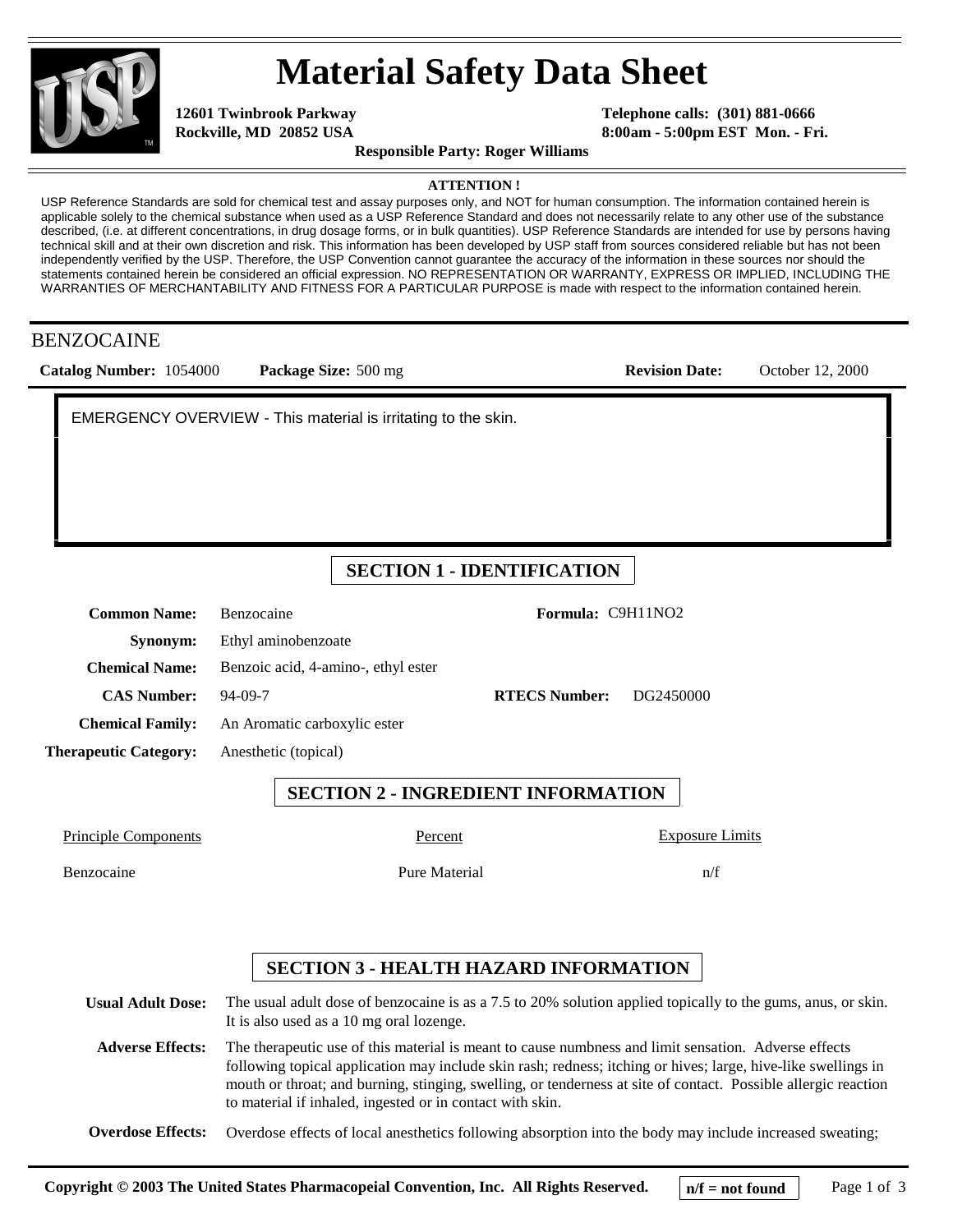## BENZOCAINE

| Catalog Number: 1054000                                     |                                                                                                                                                                                                                                                                                                                                                                                                                                                                                                                                                                                                                                                                                                                                                                                                                                                                          | Package Size: 500 mg                                                          |    |                                       | <b>Revision Date:</b>                                                                                                                                                                                           | October 12, 2000                                                                                              |
|-------------------------------------------------------------|--------------------------------------------------------------------------------------------------------------------------------------------------------------------------------------------------------------------------------------------------------------------------------------------------------------------------------------------------------------------------------------------------------------------------------------------------------------------------------------------------------------------------------------------------------------------------------------------------------------------------------------------------------------------------------------------------------------------------------------------------------------------------------------------------------------------------------------------------------------------------|-------------------------------------------------------------------------------|----|---------------------------------------|-----------------------------------------------------------------------------------------------------------------------------------------------------------------------------------------------------------------|---------------------------------------------------------------------------------------------------------------|
|                                                             |                                                                                                                                                                                                                                                                                                                                                                                                                                                                                                                                                                                                                                                                                                                                                                                                                                                                          |                                                                               |    |                                       | confusion; convulsions; dizziness or lightheadedness; drowsiness; feeling hot, cold, or numb; ringing in<br>ears; shivering; anxiety; difficulty in breathing on exertion; headache; and tiredness or weakness. | low blood pressure; pale skin; slow or irregular heartbeat which may lead to cardiac arrest; blurred vision;  |
| Acute:                                                      |                                                                                                                                                                                                                                                                                                                                                                                                                                                                                                                                                                                                                                                                                                                                                                                                                                                                          |                                                                               |    |                                       | Eye, skin, gastrointestinal and/or respiratory tract irritation, and possible contact sensitization.                                                                                                            |                                                                                                               |
| <b>Chronic:</b>                                             |                                                                                                                                                                                                                                                                                                                                                                                                                                                                                                                                                                                                                                                                                                                                                                                                                                                                          | Possible hypersensitization.                                                  |    |                                       |                                                                                                                                                                                                                 |                                                                                                               |
| <b>Inhalation:</b>                                          |                                                                                                                                                                                                                                                                                                                                                                                                                                                                                                                                                                                                                                                                                                                                                                                                                                                                          | May cause irritation. Remove to fresh air.                                    |    |                                       |                                                                                                                                                                                                                 |                                                                                                               |
| Eye:                                                        |                                                                                                                                                                                                                                                                                                                                                                                                                                                                                                                                                                                                                                                                                                                                                                                                                                                                          | May cause irritation. Flush with copious quantities of water.                 |    |                                       |                                                                                                                                                                                                                 |                                                                                                               |
| Skin:                                                       |                                                                                                                                                                                                                                                                                                                                                                                                                                                                                                                                                                                                                                                                                                                                                                                                                                                                          | in 1 minute with a duration of 15 - 20 minutes.                               |    |                                       |                                                                                                                                                                                                                 | May cause irritation, numbness, and contact dermatitis. Flush with copious quantities of water. Effects begin |
| <b>Ingestion:</b>                                           |                                                                                                                                                                                                                                                                                                                                                                                                                                                                                                                                                                                                                                                                                                                                                                                                                                                                          | May cause irritation and toxicity. Flush out mouth with water.                |    |                                       |                                                                                                                                                                                                                 |                                                                                                               |
| <b>Medical Conditions</b><br><b>Aggravated by Exposure:</b> |                                                                                                                                                                                                                                                                                                                                                                                                                                                                                                                                                                                                                                                                                                                                                                                                                                                                          | Hypersensitivity to material.                                                 |    |                                       |                                                                                                                                                                                                                 |                                                                                                               |
| <b>Cross Sensitivity:</b>                                   |                                                                                                                                                                                                                                                                                                                                                                                                                                                                                                                                                                                                                                                                                                                                                                                                                                                                          | may be sensitive to this material also.                                       |    |                                       |                                                                                                                                                                                                                 | Persons sensitive to para-aminobenozic acids, parabens, paraphenylenediamine, or other ester derivatives      |
| <b>Pregnancy Comments:</b>                                  |                                                                                                                                                                                                                                                                                                                                                                                                                                                                                                                                                                                                                                                                                                                                                                                                                                                                          |                                                                               |    |                                       | Adequate and well-controlled pregnancy studies in humans or animals have not been done.                                                                                                                         |                                                                                                               |
| <b>Pregnancy Category:</b>                                  | C (benzocaine gel)                                                                                                                                                                                                                                                                                                                                                                                                                                                                                                                                                                                                                                                                                                                                                                                                                                                       |                                                                               |    |                                       |                                                                                                                                                                                                                 |                                                                                                               |
|                                                             |                                                                                                                                                                                                                                                                                                                                                                                                                                                                                                                                                                                                                                                                                                                                                                                                                                                                          |                                                                               |    | <b>SECTION 4 - FIRST AID MEASURES</b> |                                                                                                                                                                                                                 |                                                                                                               |
| General:                                                    |                                                                                                                                                                                                                                                                                                                                                                                                                                                                                                                                                                                                                                                                                                                                                                                                                                                                          | respiration. If breathing is difficult give oxygen. Obtain medical attention. |    |                                       | Remove from exposure. Remove contaminated clothing. Persons developing serious hypersensitivity                                                                                                                 | (anaphylactic) reactions must receive immediate medical attention. If person is not breathing give artificial |
| <b>Overdose Treatment:</b>                                  | Treatment for overdose resulting from absorption of large quantities consists of the following:<br>1. For circulatory depression - Administer a vasopressor and intravenous fluids.<br>2. For seizures - Administer a benzodiazepine anticonvulsant, keeping in mind that intravenously<br>administered benzodizepines may cause respiratory and circulatory depression, especially when<br>administered rapidly. Medications and equipment needed for support of respiration and for resuscitation<br>must be immediately available.<br>3. For methemoglobinemia - Administer methylene blue and/or ascorbic acid.<br>4. Secure and maintain a patent airway, administer 100% oxygen, and institute assisted or controlled<br>respiration as required. Endotracheal intubation may be necessary. [USP DI 20th ed. 2000]<br><b>SECTION 5 - TOXICOLOGICAL INFORMATION</b> |                                                                               |    |                                       |                                                                                                                                                                                                                 |                                                                                                               |
| <b>Oral Rat:</b>                                            |                                                                                                                                                                                                                                                                                                                                                                                                                                                                                                                                                                                                                                                                                                                                                                                                                                                                          | LD50: 3042 mg/kg                                                              |    |                                       |                                                                                                                                                                                                                 |                                                                                                               |
| <b>Oral Mouse:</b>                                          |                                                                                                                                                                                                                                                                                                                                                                                                                                                                                                                                                                                                                                                                                                                                                                                                                                                                          | LD50: 2500 mg/kg                                                              |    |                                       |                                                                                                                                                                                                                 |                                                                                                               |
| <b>Irritancy Data:</b>                                      |                                                                                                                                                                                                                                                                                                                                                                                                                                                                                                                                                                                                                                                                                                                                                                                                                                                                          | [RTECS] - Guinea Pig/Skin: mild                                               |    |                                       |                                                                                                                                                                                                                 |                                                                                                               |
| <b>Target Organ(s):</b>                                     |                                                                                                                                                                                                                                                                                                                                                                                                                                                                                                                                                                                                                                                                                                                                                                                                                                                                          | Central and peripheral nervous system                                         |    |                                       |                                                                                                                                                                                                                 |                                                                                                               |
| <b>Listed as a Carcinogen?</b>                              | NTP:                                                                                                                                                                                                                                                                                                                                                                                                                                                                                                                                                                                                                                                                                                                                                                                                                                                                     | IARC:<br>N <sub>0</sub>                                                       | No | <b>OSHA:</b><br>N <sub>0</sub>        |                                                                                                                                                                                                                 |                                                                                                               |
| Other:<br>N <sub>0</sub>                                    |                                                                                                                                                                                                                                                                                                                                                                                                                                                                                                                                                                                                                                                                                                                                                                                                                                                                          |                                                                               |    |                                       |                                                                                                                                                                                                                 |                                                                                                               |
| <b>SECTION 6 - FIREFIGHTING MEASURES</b>                    |                                                                                                                                                                                                                                                                                                                                                                                                                                                                                                                                                                                                                                                                                                                                                                                                                                                                          |                                                                               |    |                                       |                                                                                                                                                                                                                 |                                                                                                               |
| <b>Flash Point:</b>                                         | n/f                                                                                                                                                                                                                                                                                                                                                                                                                                                                                                                                                                                                                                                                                                                                                                                                                                                                      |                                                                               |    |                                       | Upper Flammable Limit: n/f                                                                                                                                                                                      |                                                                                                               |
| <b>Auto-Ignition Temperature:</b>                           | n/f                                                                                                                                                                                                                                                                                                                                                                                                                                                                                                                                                                                                                                                                                                                                                                                                                                                                      |                                                                               |    |                                       | Lower Flammable Limit: n/f                                                                                                                                                                                      |                                                                                                               |